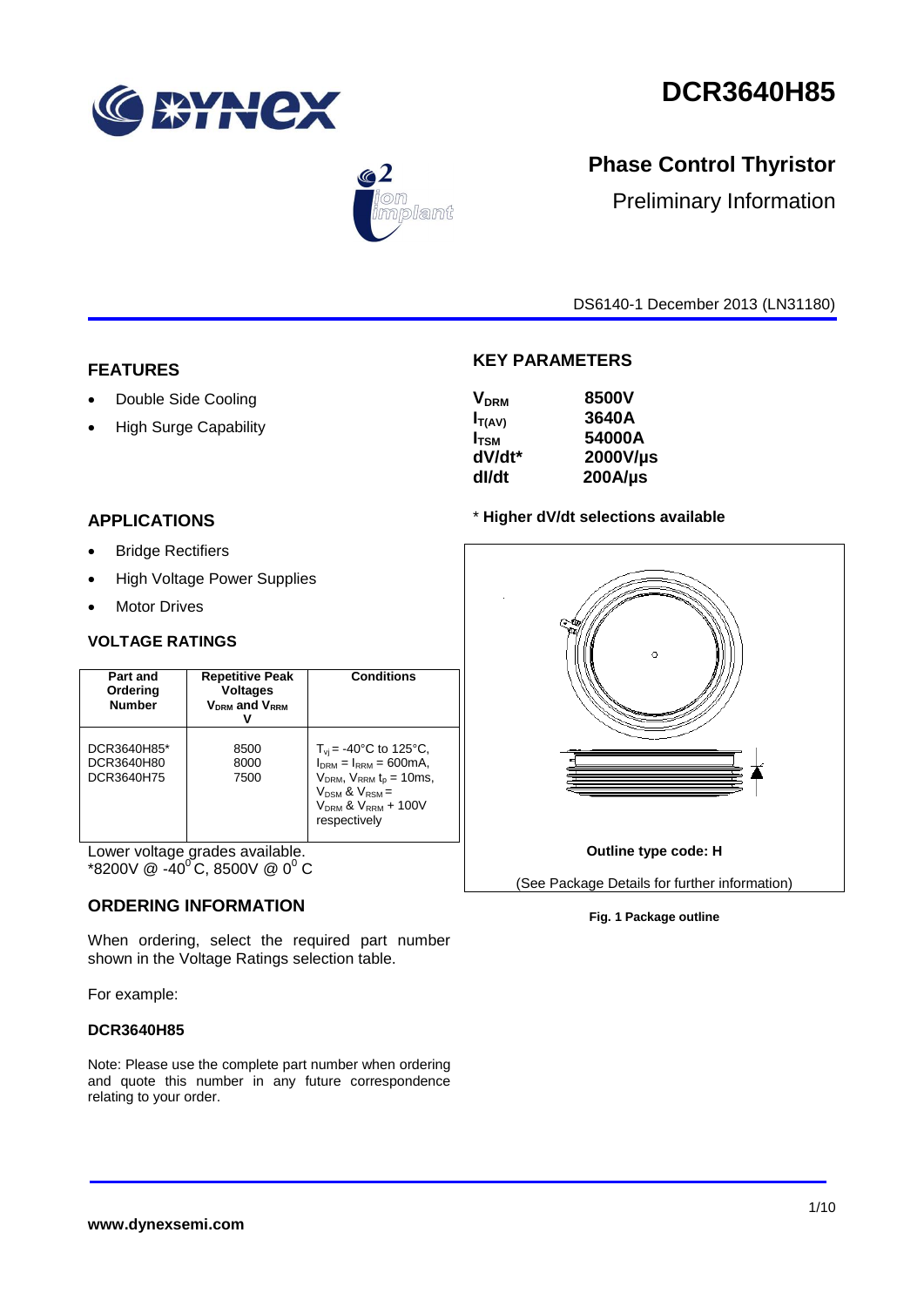



## **CURRENT RATINGS**

**Tcase = 60°C unless stated otherwise**

| Symbol<br><b>Parameter</b> |                                      | <b>Test Conditions</b>   | Max. | <b>Units</b> |  |
|----------------------------|--------------------------------------|--------------------------|------|--------------|--|
|                            | <b>Double Side Cooled</b>            |                          |      |              |  |
| $I_{T(AV)}$                | Mean on-state current                | Half wave resistive load | 3640 | Α            |  |
| I <sub>T(RMS)</sub>        | <b>RMS</b> value                     | -                        | 5718 | Α            |  |
| $ _{\top}$                 | Continuous (direct) on-state current | -                        | 5306 | Α            |  |

#### **SURGE RATINGS**

| Symbol       | <b>Parameter</b>                        | <b>Test Conditions</b>                           | Max.  | <b>Units</b>      |
|--------------|-----------------------------------------|--------------------------------------------------|-------|-------------------|
| <b>I</b> TSM | Surge (non-repetitive) on-state current | 10ms half sine, $T_{\text{case}} = 125^{\circ}C$ | 54.0  | kA                |
| $I^2t$       | $I2t$ for fusing                        | $V_R = 0$                                        | 14.58 | MA <sup>2</sup> s |

## **THERMAL AND MECHANICAL RATINGS**

| Symbol                         | <b>Parameter</b>                      | <b>Test Conditions</b>      |             | Min.                     | Max.     | <b>Units</b> |
|--------------------------------|---------------------------------------|-----------------------------|-------------|--------------------------|----------|--------------|
| $R_{th(j-c)}$                  | Thermal resistance – junction to case | Double side cooled          | DC          |                          | 0.004255 | °C/W         |
|                                |                                       | Single side cooled          | Anode DC    | ٠                        | 0.008    | °C/W         |
|                                |                                       |                             | Cathode DC  | $\blacksquare$           | 0.0093   | °C/W         |
| $R_{th(c-h)}$                  | Thermal resistance – case to heatsink | Clamping force 135.0kN      | Double side | ٠                        | 0.0009   | °C/W         |
|                                |                                       | (with mounting compound)    | Single side | $\overline{\phantom{0}}$ | 0.0018   | °C/W         |
| $T_{\rm\scriptscriptstyle VI}$ | Virtual junction temperature          | <b>Blocking VDRM / VRRM</b> |             |                          | 125      | °C           |
| ${\mathsf T}_{\text{stg}}$     | Storage temperature range             |                             |             | $-55$                    | 125      | °C           |
| $F_m$                          | Clamping force                        |                             |             | 120                      | 155      | kN           |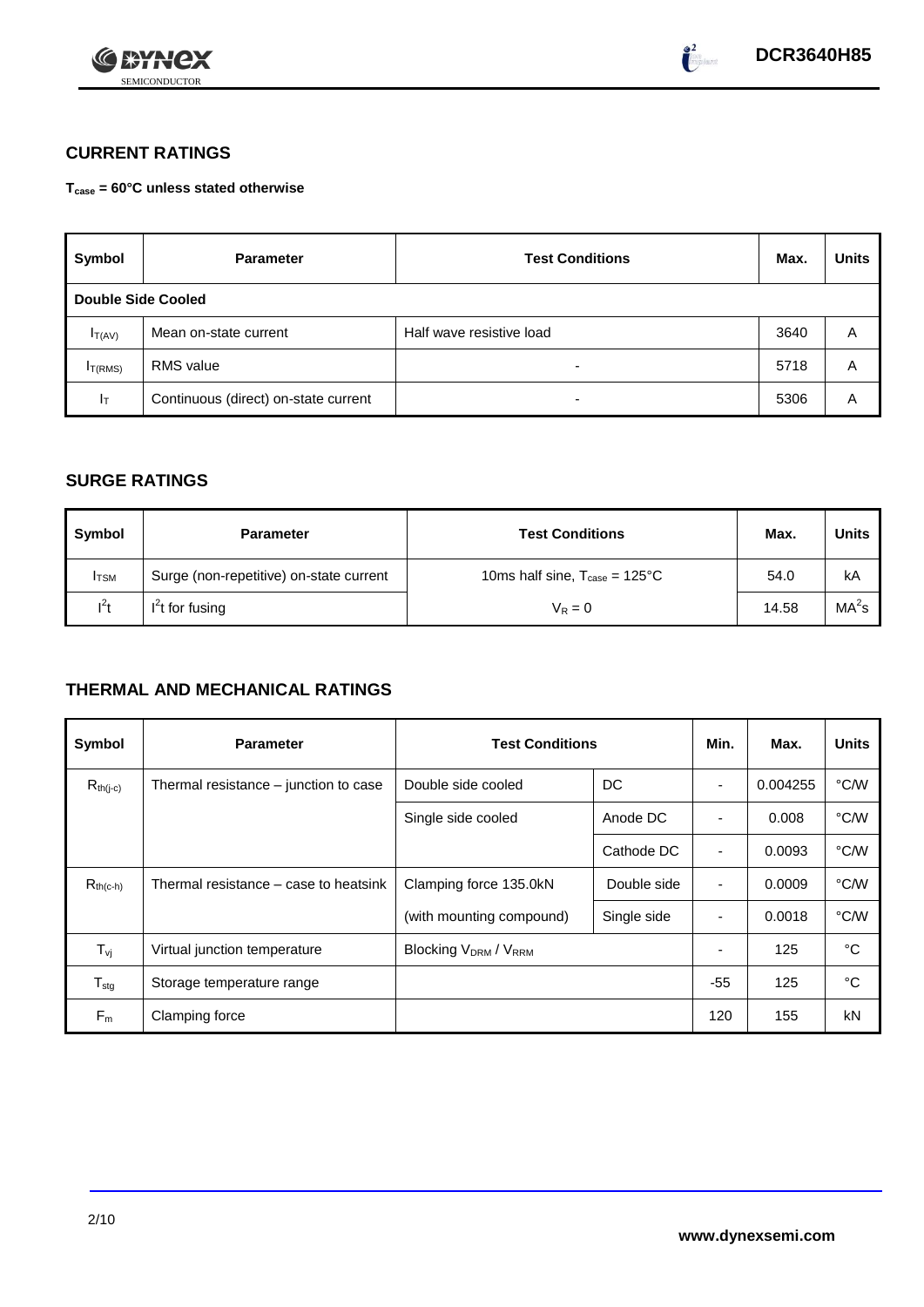



## **DYNAMIC CHARACTERISTICS**

| Symbol            | <b>Parameter</b>                              | <b>Test Conditions</b>                                                  |                 | Min.                     | Max.   | <b>Units</b> |
|-------------------|-----------------------------------------------|-------------------------------------------------------------------------|-----------------|--------------------------|--------|--------------|
| <b>IRRM</b> /IDRM | Peak reverse and off-state current            | At $V_{RRM}/V_{DRM}$ , $T_{case} = 125^{\circ}C$                        |                 | ÷,                       | 600    | mA           |
| dV/dt             | Max. linear rate of rise of off-state voltage | To 67% $V_{DRM}$ , T <sub>j</sub> = 125°C, gate open                    |                 | $\overline{\phantom{0}}$ | 2000   | $V/\mu s$    |
| dl/dt             | Rate of rise of on-state current              | From 67% $V_{DRM}$ to 2x $I_{T(AV)}$                                    | Repetitive 50Hz | $\overline{\phantom{a}}$ | 200    | $A/\mu s$    |
|                   |                                               | Gate source 30V, 10 $\Omega$ ,                                          | Non-repetitive  |                          | 500    | $A/\mu s$    |
|                   |                                               | $t_r$ < 0.5µs, T <sub>i</sub> = 125°C                                   |                 |                          |        |              |
| $V_{T(TO)}$       | Threshold voltage - Low level                 | 500 to 4000A at $T_{\text{case}} = 125^{\circ}C$                        |                 | $\blacksquare$           | 1.21   | $\vee$       |
|                   | Threshold voltage - High level                | 4000 to 8000A at $T_{\text{case}} = 125^{\circ}C$                       |                 | ä,                       | 1.4067 | $\vee$       |
| $r_{\text{T}}$    | On-state slope resistance - Low level         | 500A to 4000A at $T_{\text{case}} = 125^{\circ}C$                       |                 | ä,                       | 0.33   | $m\Omega$    |
|                   | On-state slope resistance - High level        | 4000A to 8000A at $T_{\text{case}} = 125^{\circ}$ C                     |                 | $\overline{\phantom{0}}$ | 0.2767 | $m\Omega$    |
| $t_{gd}$          | Delay time                                    | $V_D = 67\%$ V <sub>DRM</sub> , gate source 30V, 10 $\Omega$            |                 |                          | 3      | μs           |
|                   |                                               | $t_r = 0.5 \mu s$ , $T_i = 25^{\circ}C$                                 |                 |                          |        |              |
| $t_{q}$           | Turn-off time                                 | $I_T = 3000A$ , $T_i = 125^{\circ}C$ ,<br>$V_R = 200V$ , dl/dt = 1A/µs, |                 |                          | 1000   | μs           |
|                   |                                               | $dV_{DR}/dt = 20V/\mu s$ linear                                         |                 |                          |        |              |
| $Q_{S}$           | Stored charge                                 | $I_T = 3000A$ , $T_i = 125^{\circ}C$ , dl/dt - 1A/µs,                   |                 | 3400                     | 6700   | μC           |
| $I_{RR}$          | Reverse recovery current                      | $V_{\text{Rpeak}}$ ~5100V, $V_R$ ~ 3400V                                |                 | 63                       | 46     | A            |
| $I_L$             | Latching current                              | $T_i = 25^{\circ}C$ , $V_D = 5V$                                        |                 | ä,                       | 3      | A            |
| Īн                | Holding current                               | $T_i = 25^{\circ}C$ , $R_{G-K} = \infty$ , $I_{TM} = 500A$ , $I_T = 5A$ |                 |                          | 300    | mA           |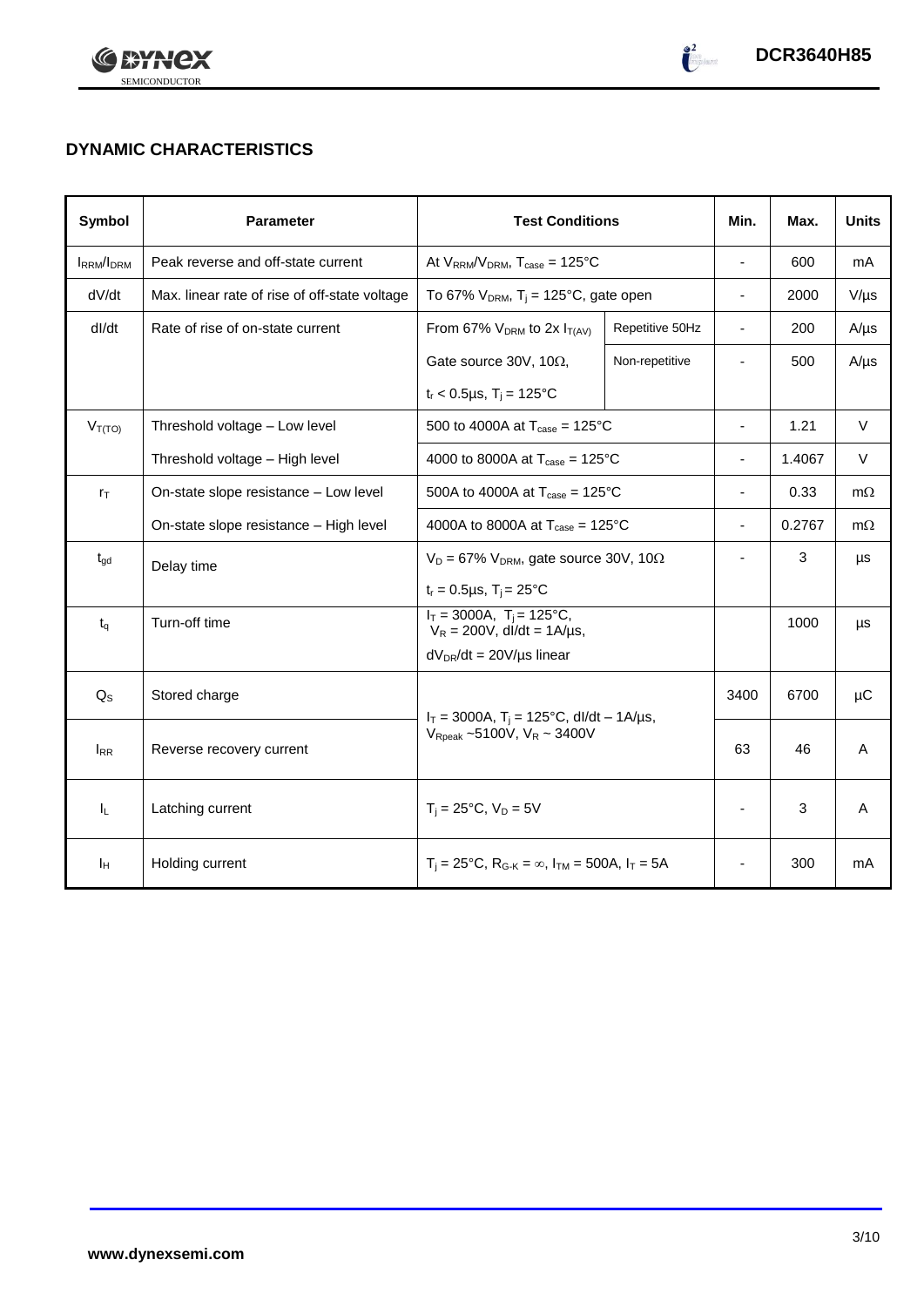

## **GATE TRIGGER CHARACTERISTICS AND RATINGS**

| Symbol   | <b>Parameter</b>         | <b>Test Conditions</b>                       | Max. | Units |
|----------|--------------------------|----------------------------------------------|------|-------|
| $V$ GT   | Gate trigger voltage     | $V_{DRM}$ = 5V, $T_{case}$ = 25°C            | 1.5  |       |
| $V_{GD}$ | Gate non-trigger voltage | At 50% $V_{DRM}$ , $T_{case} = 125^{\circ}C$ | 0.4  |       |
| Iст      | Gate trigger current     | $V_{DRM} = 5V$ , $T_{case} = 25^{\circ}C$    | 350  | mA    |
| lgp      | Gate non-trigger current | At 50% $V_{DRM}$ , $T_{case} = 125^{\circ}C$ | 10   | mA    |

#### **CURVES**





$$
V_{TM} = A + B\ln(I_T) + C.I_T + D.\sqrt{I_T}
$$

 $V_{TM}$  **EQUATION** Where  $A = 2.035252$  $B = -0.20854$  $C = 0.000150$  $D = 0.02514$ these values are valid for  $T_i = 125^{\circ}C$  for  $I_T$  500A to 8000A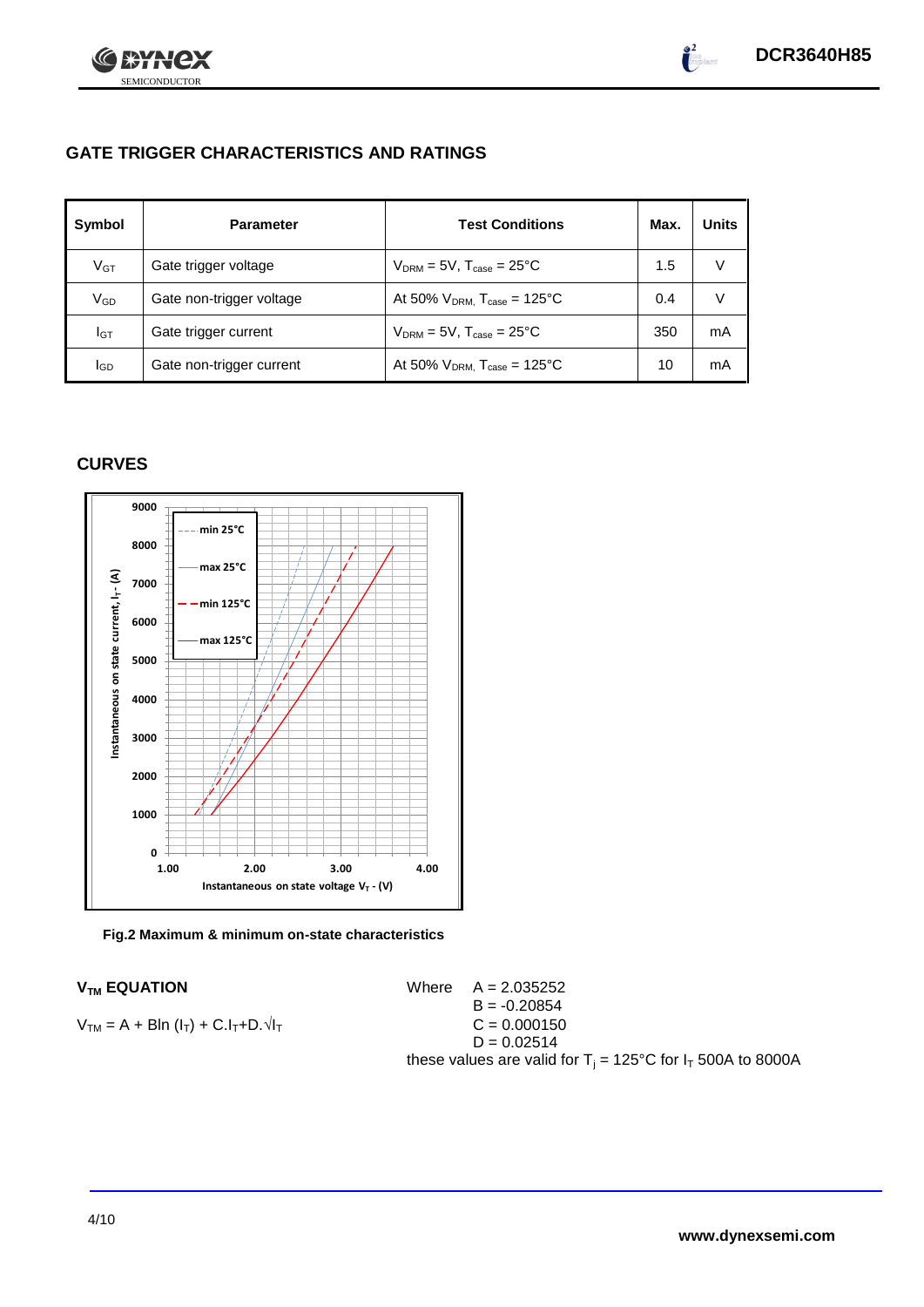



**DCR3640H85**

 $\frac{2}{1}$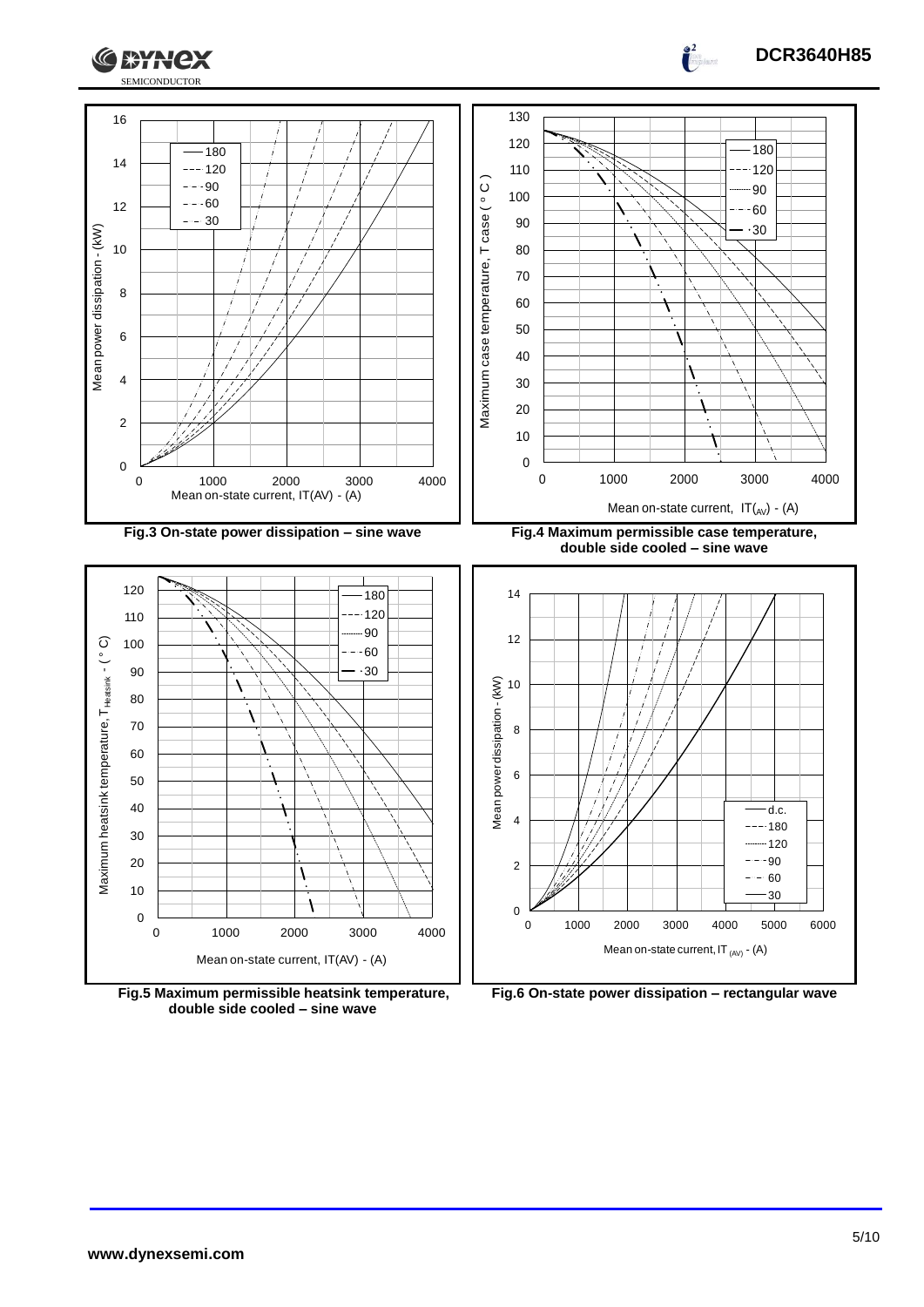





**DCR3640H85**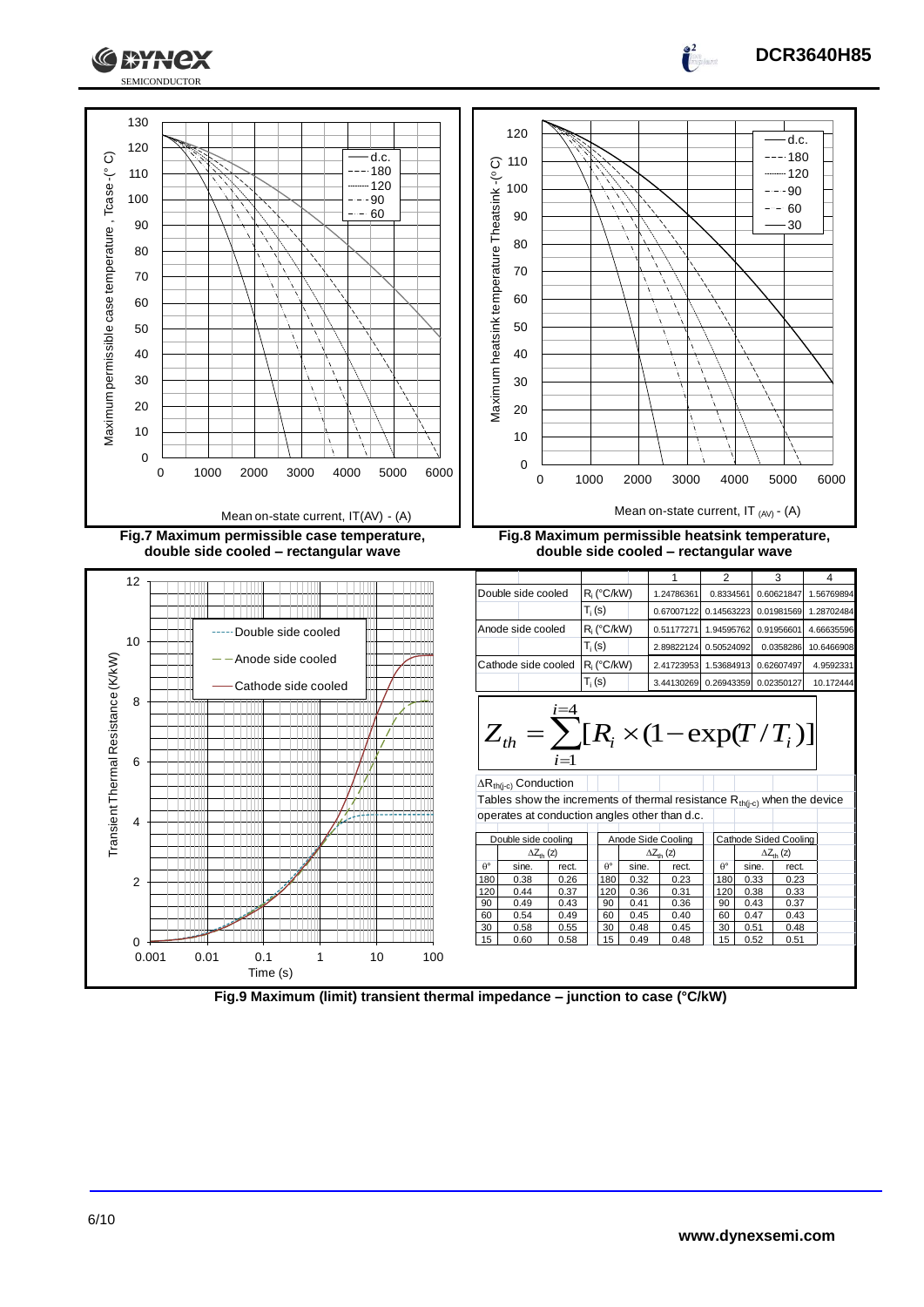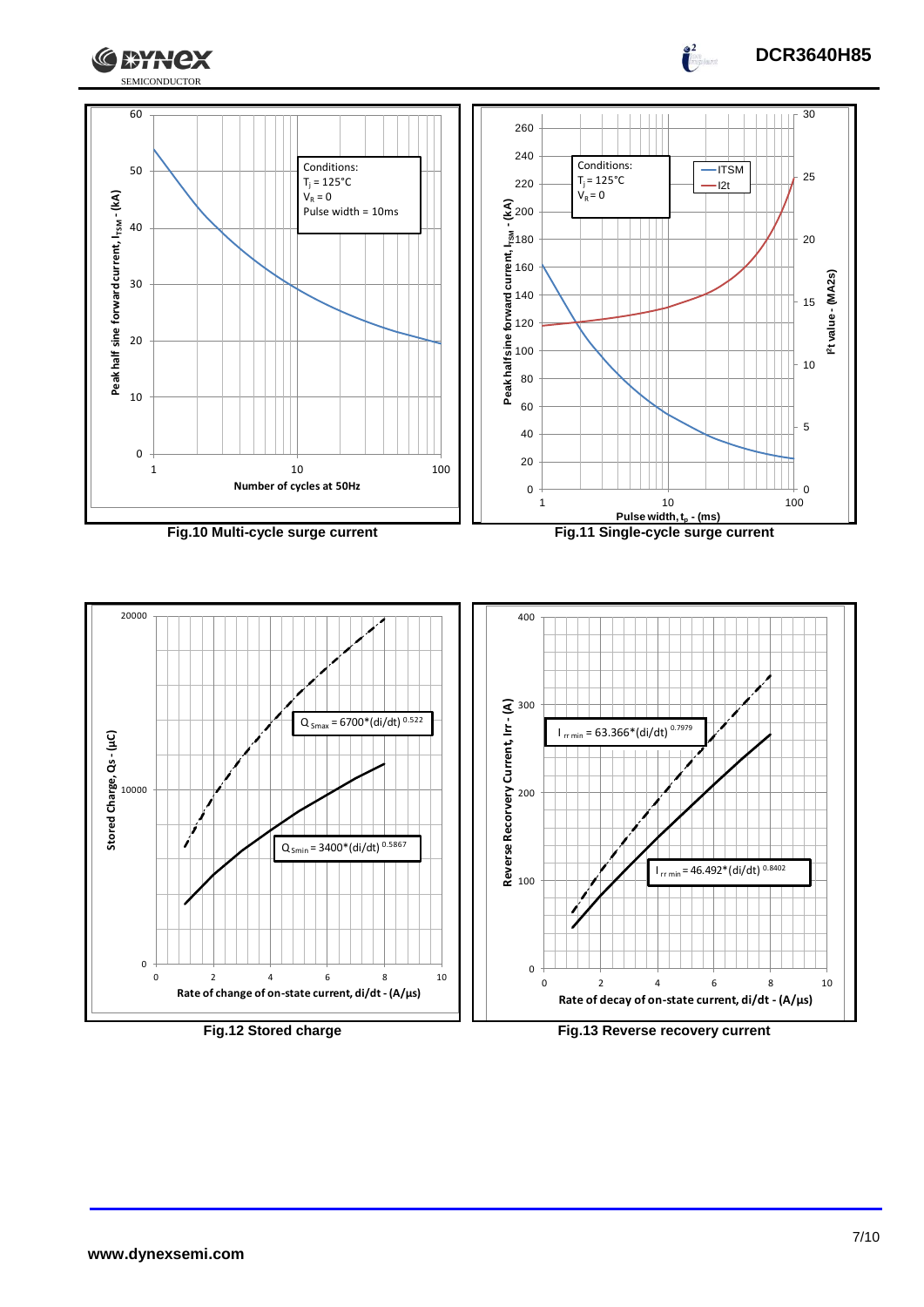



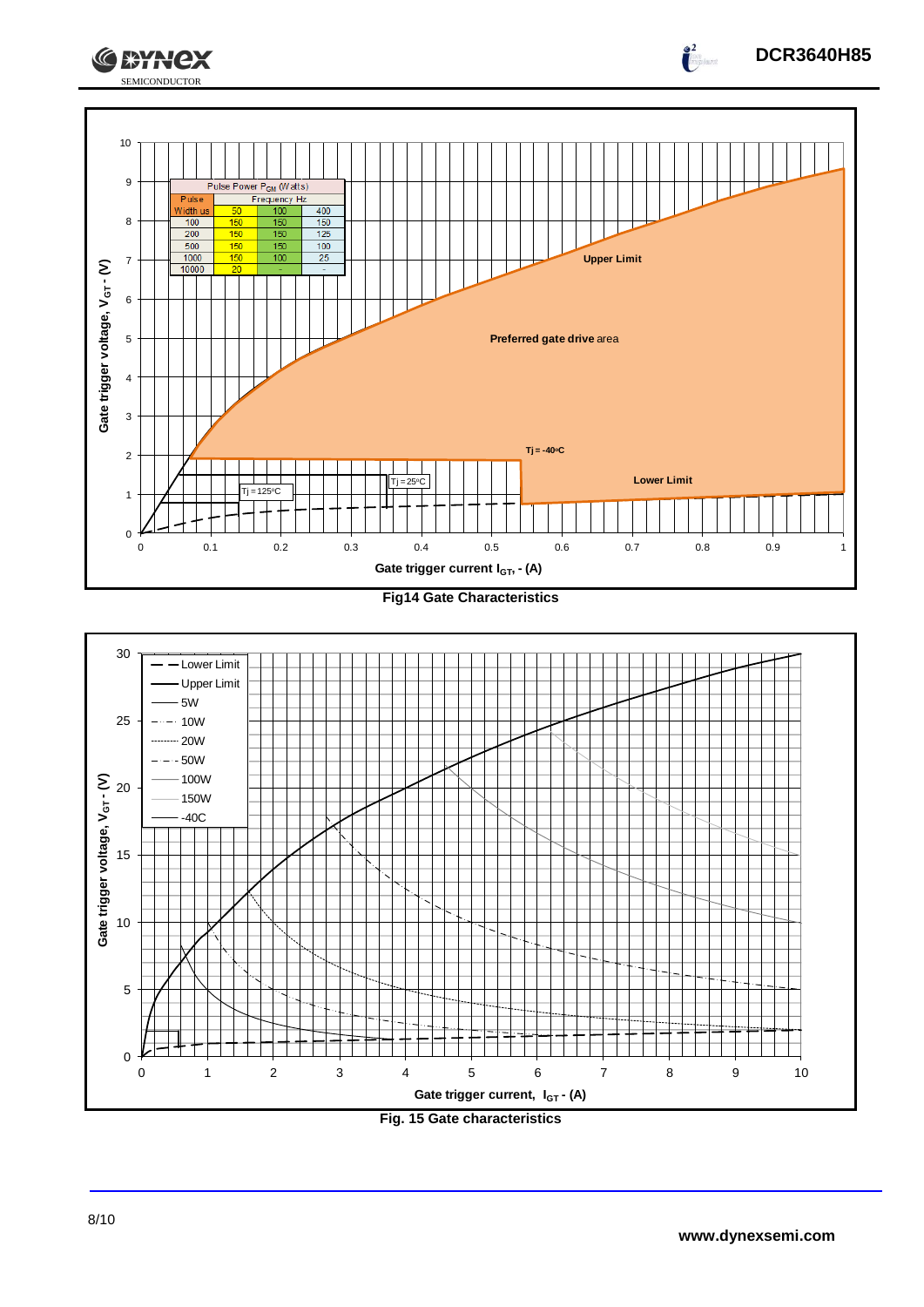

 $\int_0^2$ 

## **PACKAGE DETAILS**

For further package information, please contact Customer Services. All dimensions in mm, unless stated otherwise. DO NOT SCALE.

| Device<br>DCRxxxxH42<br>DCRxxxxH52<br>DCR4420H65                                      | Maximum<br>Thickness<br>(mm)<br>35.15<br>35.27<br>35.3 | Minimum<br>Thickness<br>(mm)<br>34.28<br>34.4<br>34.7 | 3rd ANGLE PRIJECTION $\cdot \bigoplus \cdot \cdot \leftarrow \leftarrow \cdot$<br>DO NOT SCALE<br>IF IN DOUBT ASK<br>HOLE 03.60 X 4.00<br>DEEP (IN BOTH<br>ELECTRODES)<br>20° OFFSET<br>(NOMINAL)<br>TO GATE TUBE |
|---------------------------------------------------------------------------------------|--------------------------------------------------------|-------------------------------------------------------|-------------------------------------------------------------------------------------------------------------------------------------------------------------------------------------------------------------------|
| DCR4660H65<br><b>DCR3640H85</b>                                                       | 35.3<br>35.65                                          | 34.7<br>35.05                                         | $\frac{8}{4}$                                                                                                                                                                                                     |
| DCR3980H85                                                                            | 35.65                                                  | 35.05                                                 | $6.35 -$                                                                                                                                                                                                          |
|                                                                                       |                                                        |                                                       | 0170±0.3<br>0115 NOM.<br>$0.\overline{8}$<br>CATHODE<br>$\emptyset$ 1.5<br>DIM.<br>GATE<br>Ø115 NOM.<br>ANODE<br>Ø161 MAX.                                                                                        |
| Lead length: 420mm<br>Lead terminal connector: M4 ring<br>Package outline type code:H |                                                        |                                                       |                                                                                                                                                                                                                   |

**Fig.16 Package outline**